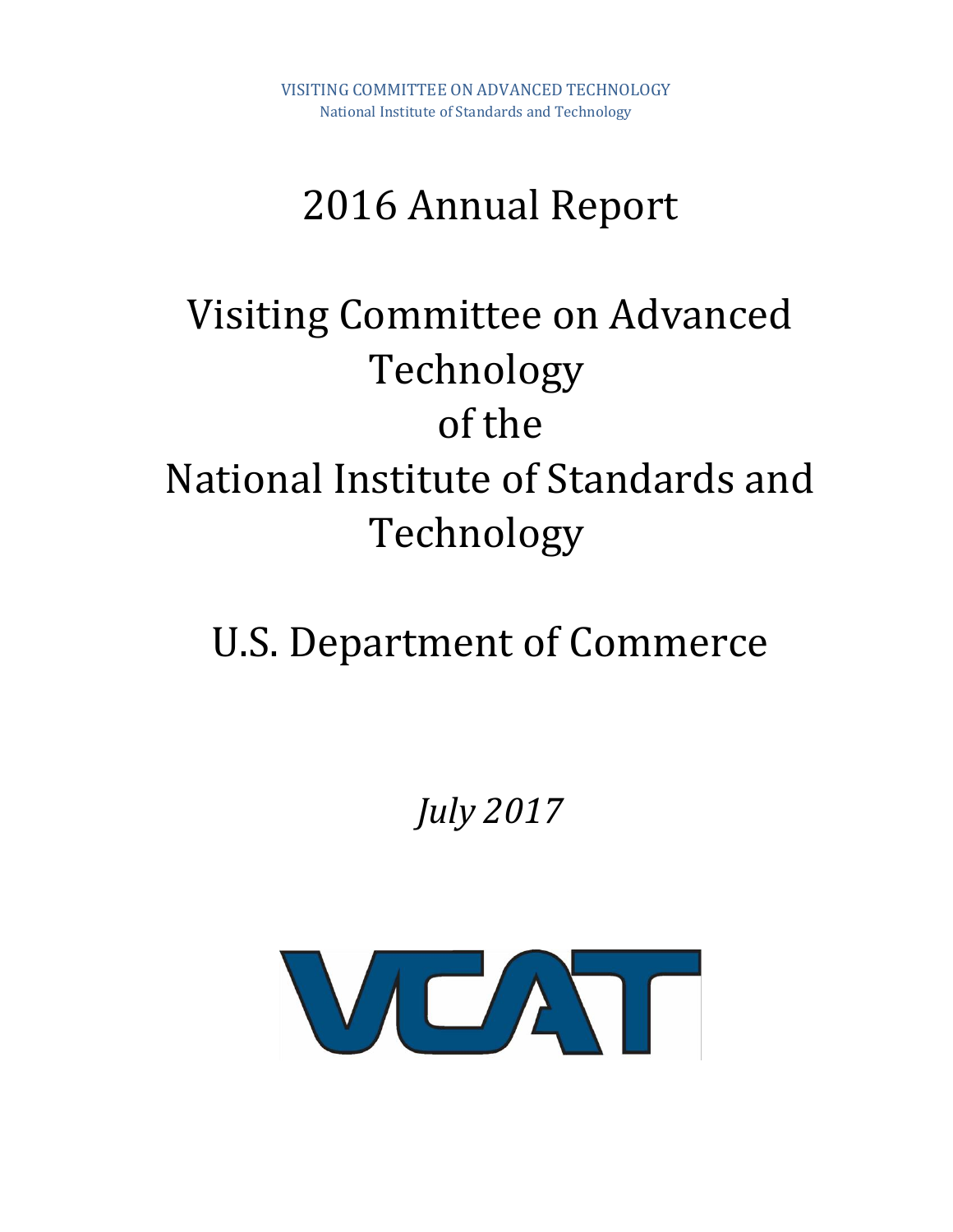### <span id="page-1-0"></span>**Preface**

The Visiting Committee on Advanced Technology (VCAT or the Committee) of the National Institute of Standards and Technology (NIST or the Institute) was established in its present form by the Omnibus Trade and Competitiveness Act of 1988 and updated by the America COMPETES Act in 2007 and the American Innovation and Competitiveness Act of 2017. The VCAT is a Federal Advisory Committee Act (FACA) committee and its charter includes reviewing and making recommendations regarding general policy for NIST, its organization, budget, and programs within the framework of applicable national policies as set forth by the president and the Congress. This 2016 annual report covers the period from the beginning of March 2016 through February 2017.

The Committee reviews the Institute's strategic direction, performance and policies, and provides the Secretary of Commerce, Congress, and other stakeholders with information on the value and relevance of NIST's programs to the U.S. science and technology base and to the economy. At the first meeting of each year, the Director of NIST proposes areas of focus to the Committee and agreement is reached on a program for the year. Over the past year, the Committee has been active in assessing NIST's contributions to and progress in the following areas:

- ➢ NIST Safety Systems and Culture
- ➢ Critical Facets of the NIST Core
	- o Achieving Balance in NIST Laboratory Programs
	- o Open Research and Development
	- o Facility Needs

The Committee reviews a significant portion of NIST programs through direct discussion with NIST leaders, scientists, and engineers. Reactions and observations of the Committee members are presented candidly to the NIST senior management and other attendees at each meeting. This feedback encourages continuous improvement in key areas in the overall operation. The Committee also visits various NIST laboratories and satellite facilities to discuss research projects directly with the technical staff. These laboratory tours help the Committee to assess the impact of NIST research, progress towards achieving research goals, the quality of the staff, institutional culture, and the efficacy of the facility infrastructure.

Under the Committee charter, the Director of NIST appoints the VCAT members. Members are selected on a clear, standardized basis, in accordance with applicable Department of Commerce guidance. Members are selected solely on the basis of established records of distinguished service; provide representation of a crosssection of traditional and emerging U.S. industries; and are eminent in fields such as business, research, new product development, engineering, labor, education, management consulting, environment, and international relations. No employee of the Federal Government can serve as a member of the Committee. Members are appointed for staggered three-year terms.

Two new members were appointed during the period covered by this report: Dr. Gail Folena-Wasserman (MedImmune) and Mr. David Vasko (Rockwell Automation).

This report highlights the Committee's observations, findings and recommendations. Detailed meeting minutes and presentation materials are available on the NIST web site at [www.nist.gov/director/vcat.](http://www.nist.gov/director/vcat) This report was report was prepared during a time of significant uncertainty with the transition to a new administration, and the uncertainty of the budget situation at the time with the FY2017 budget still unsettled at the time of the report, and the President's FY 2018 request having not yet been released. As a result, section 4B was amended accordingly.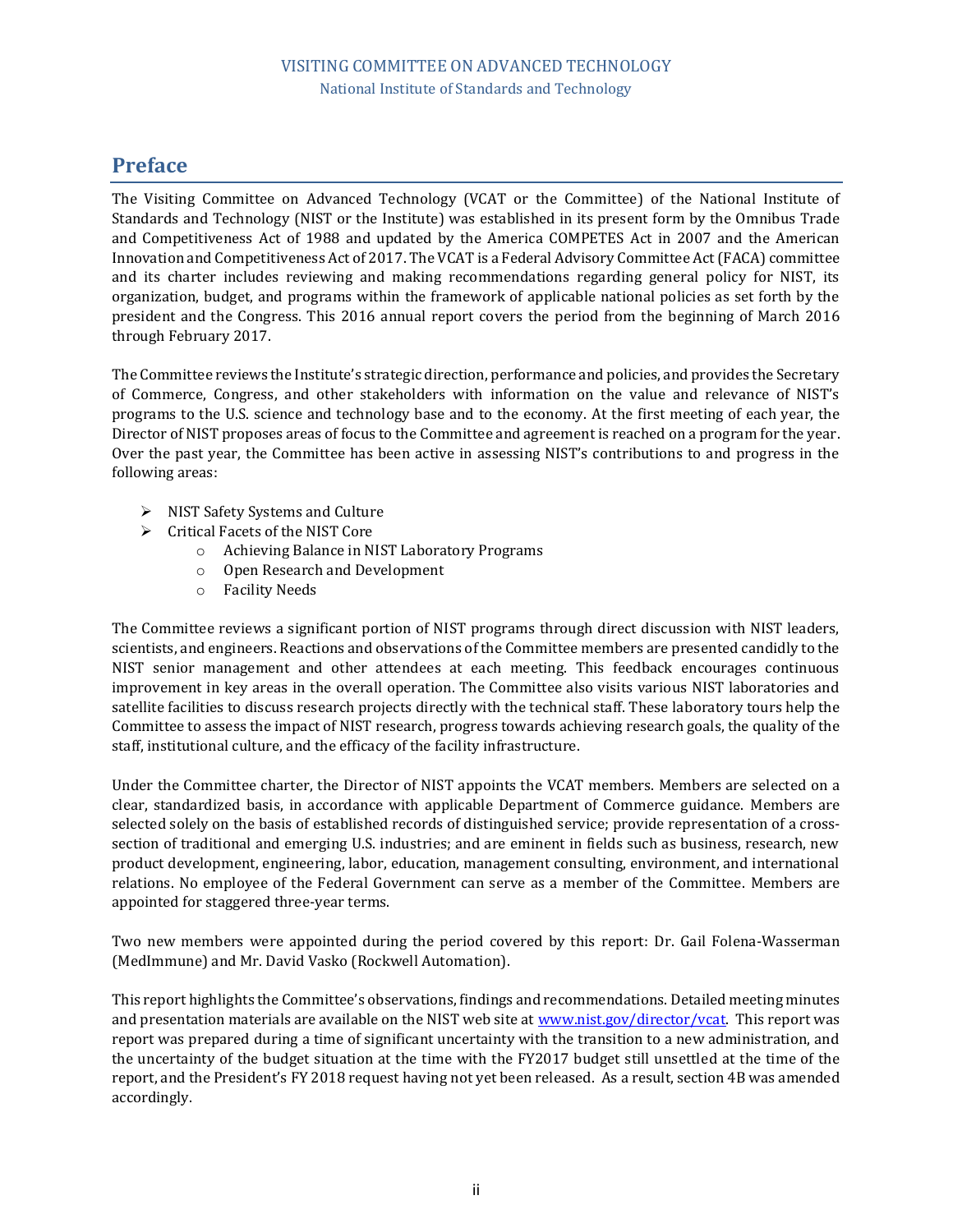#### VCAT Members during the Period Covered by this Report

Dr. Rita R. Colwell, Chair University of Maryland at College Park Term: January 6, 2014 – January 5, 2020

Mr. William M. Holt, Vice Chair Intel Corporation Term : May 13, 2012 – May 12, 2018

Dr. Allen Adler The Boeing Company Term : January 25, 2016 – January 24, 2019

Dr. Rodney Brooks Rethink Robotics Term: June 1, 2014 – May 31, 2017

Mr. Michael Garvey M-7 Technologies Term: January 23, 2015 – January 22, 2018

Dr. Waguih Ishak Corning Incorporated Term : January 25, 2016 – January 24, 2019

Dr. Karen Kerr GE Ventures, General Electric Term: June 1, 2011 - May 31, 2017

Dr. Roberto Padovani Qualcomm Technologies, Inc. Term: May 1, 2011 - April 30, 2017 Ms. Hemma Prafullchandra HyTrust, Inc. Term: October 27, 2014 - October 26, 2017

Dr. Theodore Sizer Nokia Bell Labs Term: August 28, 2015 – August 27, 2018

Mr. David Vasko Rockwell Automation Term : February 2, 2017 – February 1, 2020

Dr. Gail Folena-Wasserman MedImmune Term : January 30, 2017 – January 29, 2020

Dr. David Wilson Morgan State University Term: March 23, 2015 – March 22, 2018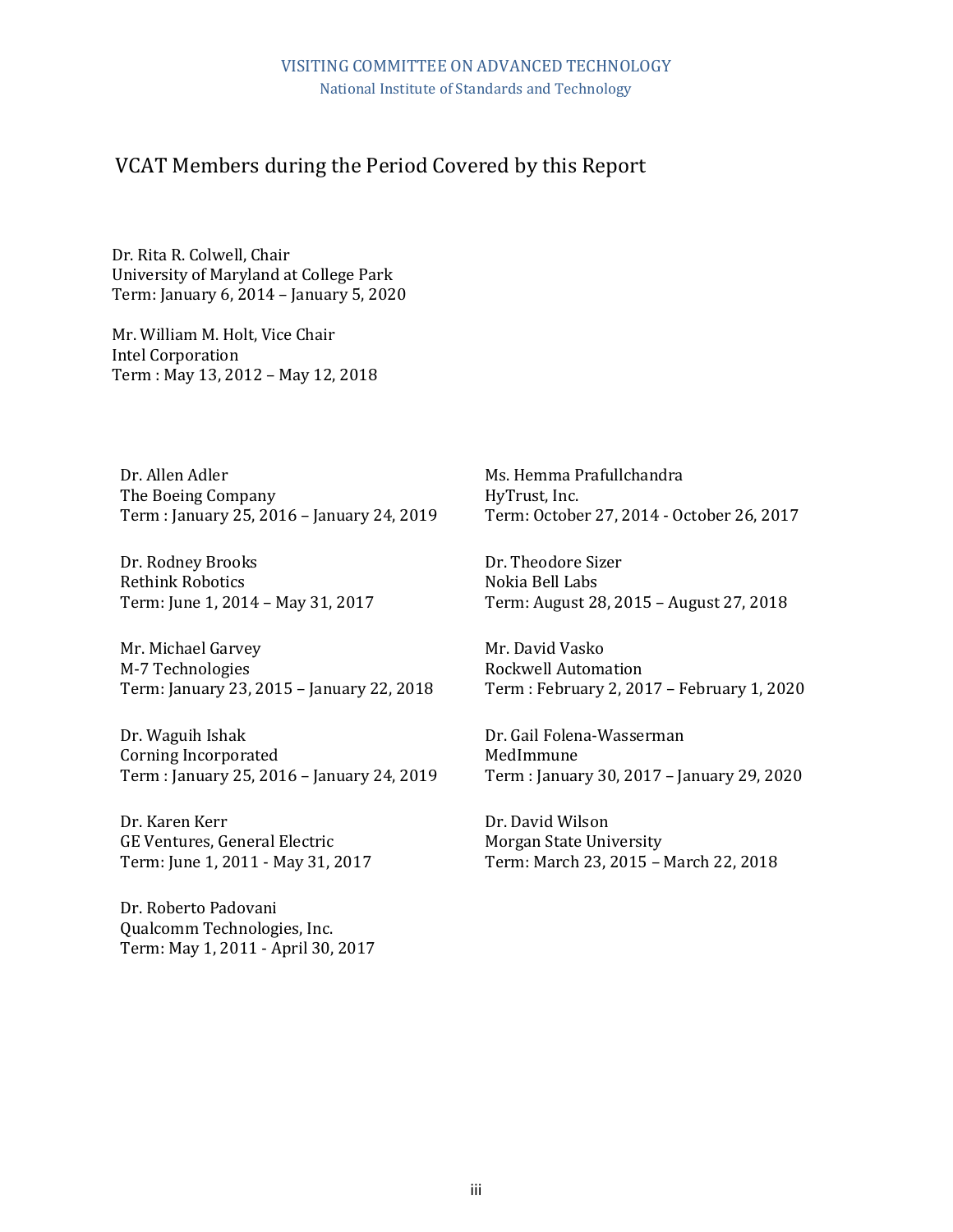#### VISITING COMMITTEE ON ADVANCED TECHNOLOGY National Institute of Standards and Technology

### <span id="page-3-0"></span>**Table of Contents**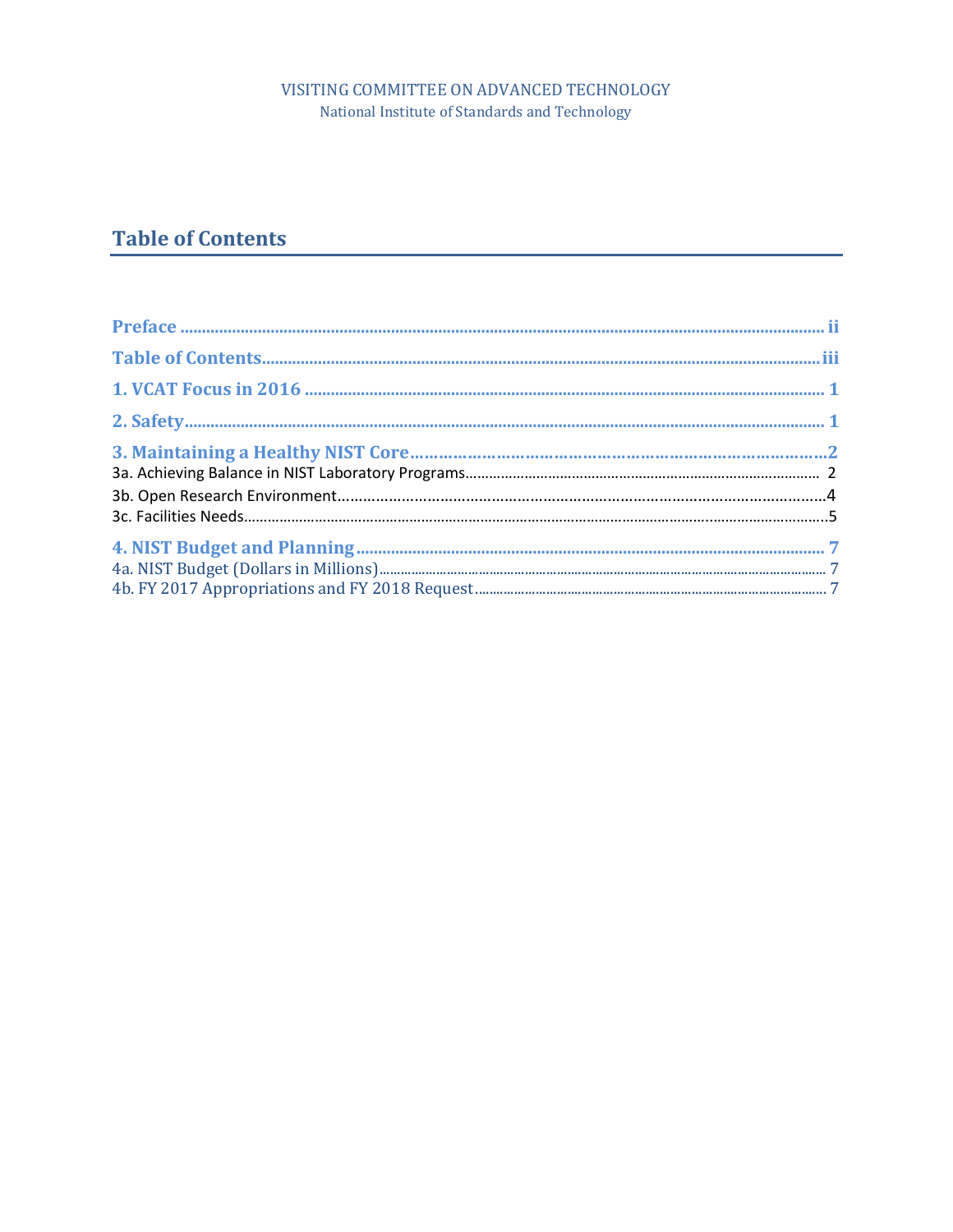#### <span id="page-4-0"></span>**1. VCAT Focus in 2016**

In 2016, the VCAT was charged with reviewing NIST's current definition of "core" and advise on how to ensure the correct balance, strength, and relevance in the areas of measurement science, standards development, and technology transfer in the coming years to include NIST's support of the NSCI initiative. In addition, the VCAT was briefed on the accomplishments of NIST over the past 4-8 years, what NIST is currently working on, and what still needs to be done; the various states of disrepair in NIST's facilities both at Gaithersburg and Boulder; and the continued need for an open research environment. With the transition of administration, it is also the time to review the attributes of an Undersecretary of Standards and Technology and the NIST Director. This 2016 Annual report summarizes the VCAT's work, observations and recommendations in these areas.

#### <span id="page-4-1"></span>**2. Safety**

Safety has been a focus and priority of the VCAT for several years and the VCAT has been pleased that NIST has developed a safety culture focused on shared responsibility and continuous improvement. NIST has made substantial progress in developing a positive safety culture, and the VCAT continues to receive regular updates on the trends in safety incidents, programs on safety training for leaders and staff, and overall progress on the safety culture.

As a result of the 2014 NIST safety climate survey, NIST is taking a closer look at employee rights and responsibilities, unsafe conditions and practices, incident reporting and lessons learned, training, observations, and performance appraisals. Through this survey, NIST continues to improve in the following areas:

- $\triangleright$  What is reported eliminate unwieldy reporting of minor incidents, while continuing to pay due attention to any lessons that can be learned from them.
- $\triangleright$  Improve on incident investigations training, tools used, procedures, and support.
- ➢ Sharing lessons learned grow IRIS email alert subscriptions, increase communication vehicles, incident trends, and keep communication positive.

The VCAT was pleased to see the progress that NIST has made in the implementation of its workplace inspection program. With the relative plateau in NIST's Occupational Safety and Health Administration recordable incidents, which have stayed the same as in FY15, having clearly defined roles and responsibilities and a larger cadre of staff trained in spotting issues should help NIST further drive down incidents. The VCAT was also pleased to hear of the progress that NIST continues to make with its radiation safety program. NIST has indeed come a long way since the plutonium contamination event in June 2008, which is evident from the results of the September 2016 unannounced inspection by the Nuclear Regulatory Commission (NRC), where NIST was praised for its proactive identification and correction of issues and the transparent nature in which the NIST staff kept NRC informed.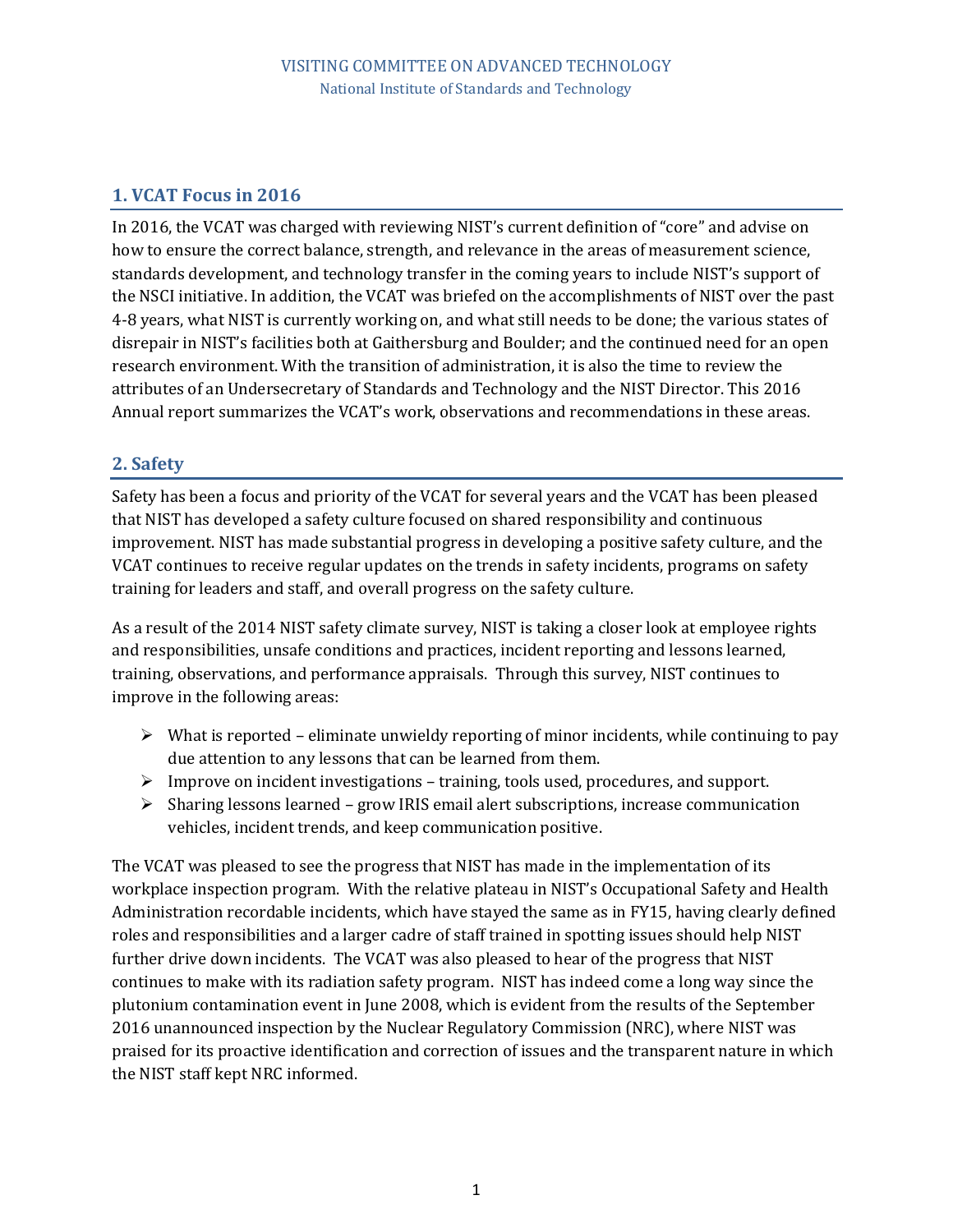#### *RECOMMENDATIONS:*

1. Continue to report to the VCAT on safety metrics and safety initiatives.

#### **3. Maintaining a Healthy NIST Core**

In the recent past, NIST has demonstrated its extraordinary competence and capability in becoming a center of action and responsibility in national priorities including advanced manufacturing, advanced communications, cybersecurity, forensic science, and disaster resilience. NIST has also garnered new extramural programs, including Manufacturing USA (formerly the National Network for Manufacturing Innovation), and has improved the execution of the Hollings Manufacturing Extension Partnership. NIST's success in these areas is a testament to the culture of exceptionalism that NIST has demonstrated since its founding in 1901.

Despite these achievements, there remains much to be done. A number of laboratory initiatives have been left unfunded or funded at levels far below the commensurate need. At the same time, new technical challenges continue to emerge that would benefit from NIST's approach and expertise. With an eye toward keeping NIST in a strong position, the VCAT has spent the past year examining areas where we see NIST facing the biggest risk. The VCAT is concerned that without growth in budget the scope of NIST's responsibilities threatens to outrun NIST's abilities to build the foundational research and development core that support these engagements. We have toured laboratories where advanced science is conducted, and the facilities are woefully inadequate and suffer from years of deferred maintenance and upgrades due to budget constraints. NIST's need for sophisticated laboratory facilities is urgent and increasing, just as NIST's abilities are being called upon to further explore the necessary research for addressing the extended responsibilities with which it is being tasked.

As a leading research organization, NIST must be able to collaborate with the best in the world, compete for extraordinary personnel, and operate at the speed of innovation in order to effectively deliver on its mission. NIST's extramural programs must have significant room for growth to reach maximum impact.

#### **3a. Achieving Balance in NIST Laboratory Programs**

In the past, the VCAT has expressed concern that NIST was a "victim of our own success" and being stretched too thin, emphasizing the need for balance between the core mission and externallydriven activities. To gain more insight on this topic, the VCAT heard from a both external stakeholders and internal program managers and then discussed the challenges with a panel of NIST Laboratory Directors.

The stakeholders provided several examples of how NIST, though its unique role and its technical capabilities, contributes to an innovative ecosystem. One example provided was the new metrology techniques, standard reference materials, and data standards created through activities like the Materials Genome Initiative allow a wider community to exchange information. Another example was the neutral, independent position NIST maintained in creating a collaboration environment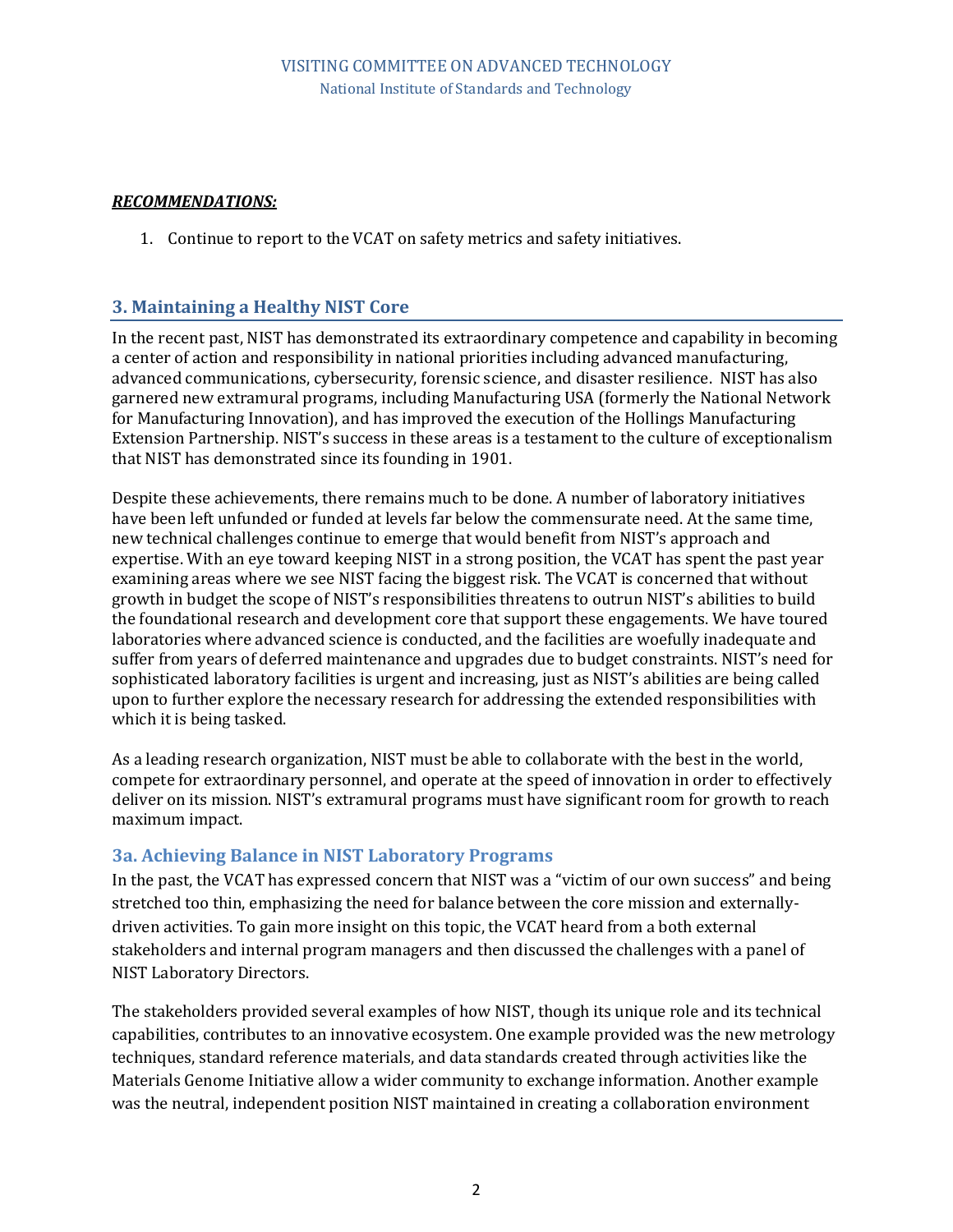assists in managing natural tensions and conflicts. NIST provides guidance to industrial partners on navigating the international standards process, and adds credibility to standards. Finally, the VCAT heard how NIST's products and services are valuable to a broad suite of customers who, for example, want a calibration certification traceable to NIST or a reference standard for monoclonal antibodies to improve drug formation stability.

The VCAT also heard how several programs with strong convening aspects impacted NIST's core research and development capabilities and mission delivery.

- **Smart Grid Program** In 2007, NIST coordinated the development of a framework that included standards to achieve interoperability of smart grid devices and systems. In 2008, when stimulus funds were allocated smart grid deployments through the Department of Energy, there were concerns that the standards currently in place were insufficient. NIST was therefore tasked to coordinate the development of relevant standards, an activity that required NIST to put much of its electrical metrology work on hold. The Smart Grid Interoperability Panel, which NIST initiated to solicit input and cooperation from private and public sector stakeholders in developing the smart grid standards framework, has successfully been transitioned to a nonprofit private-public partnership organization.
- **Cybersecurity Framework** As directed by Executive Order 13636, NIST worked with stakeholders to develop a voluntary framework to reduce cybersecurity risks to critical infrastructure. This process, which included workshops throughout the country and other forms of stakeholder engagement, strengthened NIST's long-standing collaborative relationships with industry and helped it establish new relationships, partnerships, and collaborations with new sectors and organizations. However, these efforts required NIST to divert staffing and other resources from other important work and continues to require NIST to dedicate resources to the increasing interest in how to implement and deploy the framework.
- **Advanced Communications** NIST's recently expanded efforts to develop measurement solutions for advanced communications technologies have included the formation of the 5G Wave Model Chanel Alliance. Less than a year after its founding, the 5G Alliance has tripled in participation and has plans for workshops co-located with relevant stakeholder industry meetings. The growth of NIST's support role in this area include a burden on NIST technical staff and the costs of a contract to support the working group and online data repository.

The VCAT also discussed the challenges of balancing investment in the R&D programs while meeting external demands and mandates with a panel of NIST Laboratory Directors. In a number of areas, convening activities provide an opportunity for high-profile contribution, effective mechanisms to disseminate research results and standards products, and unique opportunities to gather stakeholder input. At the same time, they can draw valuable resources from NIST's intramural research programs, threatening the long-term health of NIST's capabilities.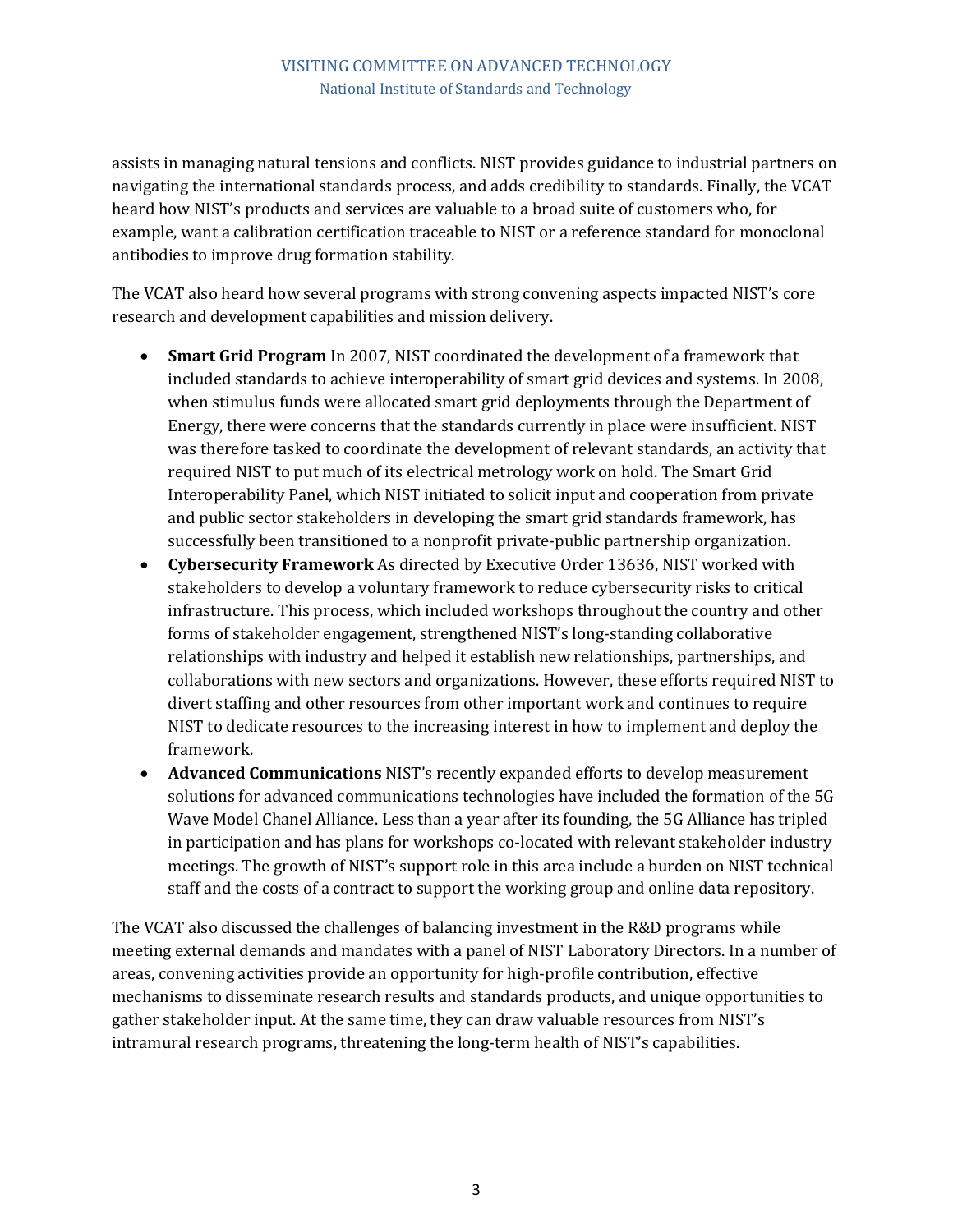#### *OBSERVATIONS:*

Since 2012, NIST has seen a growth in its Laboratory budget. The increase has supported new capacity for scientific research to support national priorities, primarily advanced manufacturing, cybersecurity, advanced communications, and disaster resilience. NIST has addressed these priorities through a combination of intramural research and externally-focused programs. However, these increases have not met the need in these areas. In addition, other national priorities have also been only partially funded or left unfunded. Without adequate resources and research facilities, the Nation will lose a critical element of its innovation ecosystem.

Over the past year, the VCAT has reviewed examples of extraordinary unfunded Legislative or Executive branch demands placed on NIST in Smart Grid standards, the Cybersecurity Framework, the Presidential Commission on Cybersecurity, and responsibilities for Public Safety Communications. NIST has superbly executed on these demands, demonstrating the function of its outstanding underlying technical capability – but unless carefully managed, unfunded mandates can drain that well of expertise.

#### **3b. Open Research Environment**

The VCAT was briefed on the importance of an open research environment at NIST. The most important program for NIST is its world-leading scientific research program. Since 1974, NIST has not seen substantial growth in federal staff but, has grown nearly tenfold in guest scientists. The growth in guest scientists enables NIST to maintain its world-leading scientific research program by bringing in the best-minds from around the world to conduct the necessary fundamental and technical research to carry out its mission. Enacting extensive bans on foreign guest researchers would affect NIST's ability to continue to be a world-class scientific research laboratory.

#### *OBSERVATIONS:*

NIST is a critical partner with the private sector to develop the infrastructure necessary for innovation. This engagement is a key piece of the ecosystem that supports the competitiveness of the U.S. economy. To transfer the technology, methods, and standards developed at NIST and through these partnerships to the American private sector inescapably involves participation of scientists and engineers who are the best in the world, and who are sometimes foreign nationals. These efforts enhance the competitiveness of American industry.

Put succinctly, in order for NIST to execute its mission successfully, it must have access to the best minds in the world. While many highly talented scientists and engineers are US citizens, it is necessary to recognize that the pool of talent in other countries may exceed our own. It is in the interest of NIST – and, indeed, the Nation – for NIST to maintain an open research environment that balances information, intellectual property, and physical security with collaboration and scientific collegiality.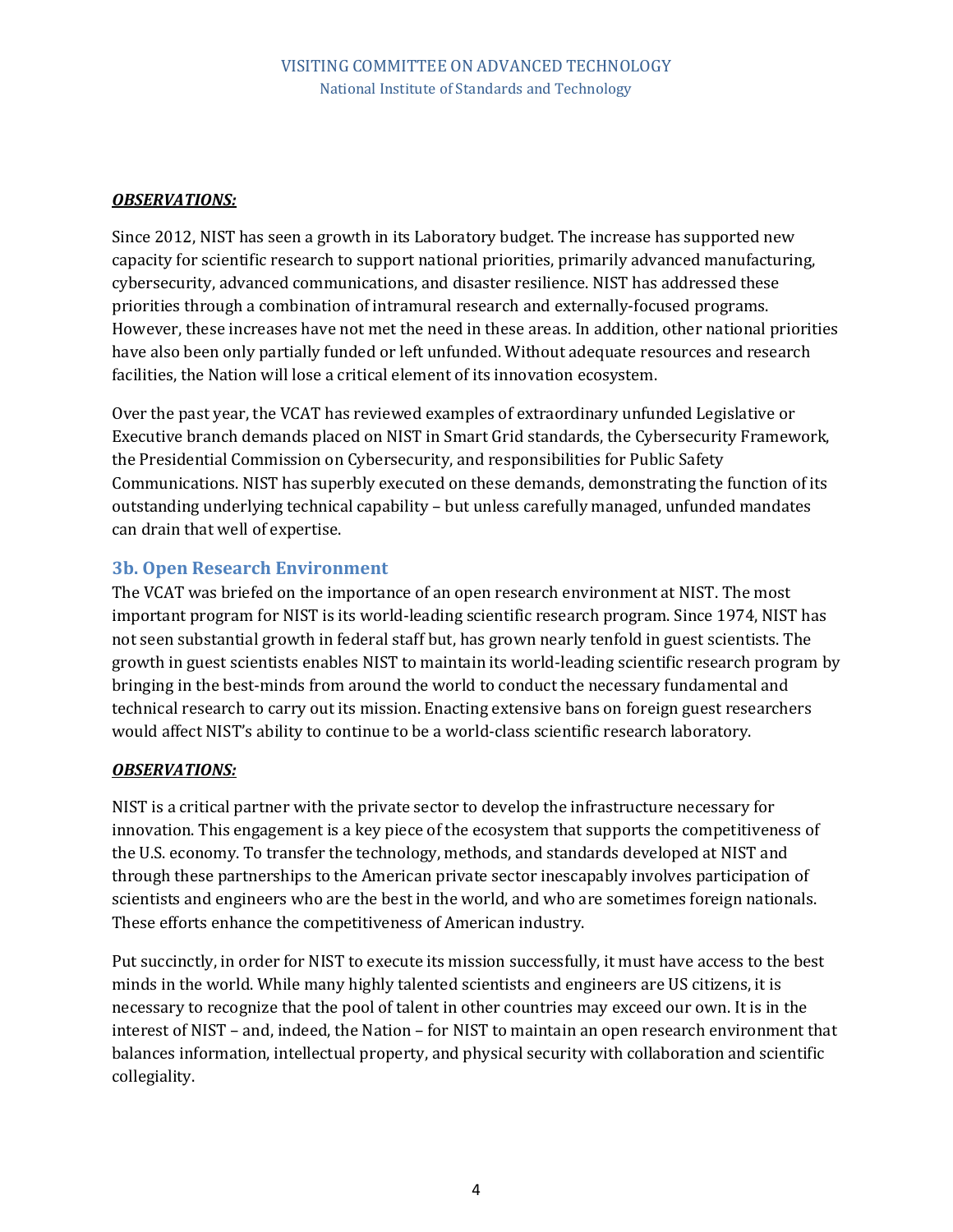#### <span id="page-8-0"></span>**3c. Facilities Needs**

Facility deficiencies are the number one risk at NIST. Given that a majority of the buildings in Gaithersburg were built in the 1960's and in Boulder, the 1950's, both campuses are in serious need of repair. The conditions of the facilities not only affect the research but, also the people conducting the research. Every 3 years, a Facility Condition Assessment is preformed, creating a metric called the Facilities Condition Index (FCI). Based on the studies, both campuses are in poor condition, falling below the fair rating of 85. Gaithersburg received a FCI rating of 84 and Boulder received a rating of 82. To list a few of the facilities deficiencies and the effects:

- $\blacktriangleright$  Lack of temperature stability affects optics;
- ➢ Humidity fluctuations affects sensitive measurements;
- ➢ Vibration problems affects sensitive spatial measurements;
- $\triangleright$  Equipment from the 1950's means that replacement parts/components are difficult to obtain.

The current funding to support the improvements to the facilities is just under \$50 million, which falls far short of the Federal Facilities Council recommendations of 3-4% of current replacement value, which would be \$80-107 million. This has created a backlog of \$346.2 million, the largest category is for mechanical-electrical system repair and replacement, totaling \$209.8 million. Maintaining mechanical, humidity, and electrical stability in the laboratories is necessary to conduct the kind of research NIST requires. To summarize, based on a 2006 report the impacts of the conditions of NIST's facilities have led to a productivity loss of about 20%.

#### *OBSERVATIONS:*

NIST's research in measurement science pushes the boundaries of the possible, exceeding the capabilities of what can be done anywhere in the world. However, many of the research teams are housed in increasingly outdated, unreliable, deteriorating, and potentially unsafe facilities that directly limit measurement capabilities. In recent years, the capital budget has been squeezed in the budget process, damaging NIST's capabilities for updating and renovating its facilities built in the 1950s and 1960s to match 21st century research needs.

The VCAT is aware that significant investments are badly needed in renovating deteriorating facilities on NIST's campuses, notably Building 245 in Gaithersburg and Building 1 in Boulder. These investments will enhance safety and security of NIST's facilities and strengthen the research they house. The VCAT has observed the slow pace of these renovations and also learned that these investments address only part of a larger problem of significantly underfunded maintenance and renovation funds. As NIST's footprint, scope of responsibilities, and complexity and sensitivity of research has grown, its budget for repairs and maintenance has been flat or decreasing. NIST currently has a maintenance backlog of \$346M, with an annual appropriation for maintenance and repair averaging less than \$50M, insufficient to address the need.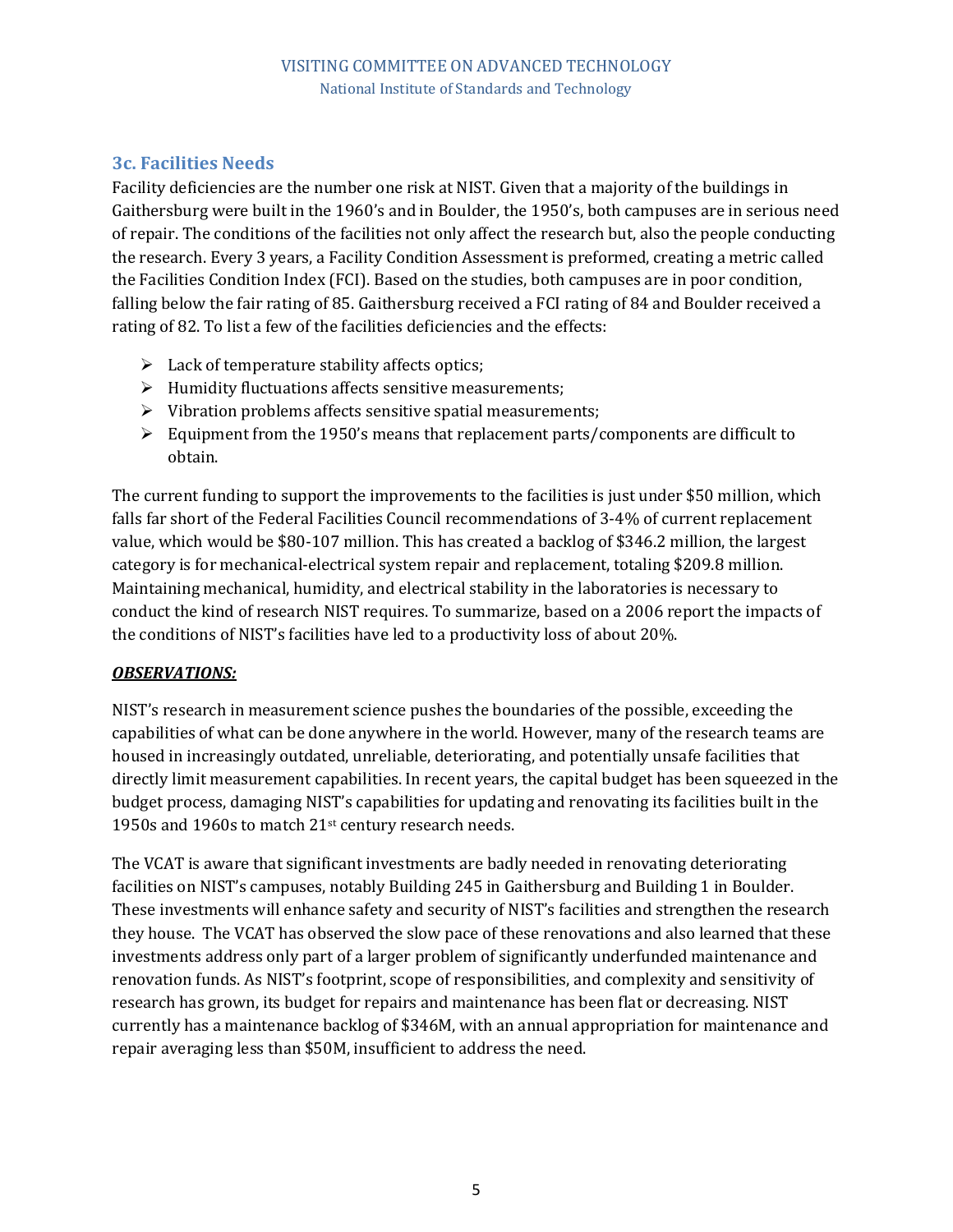#### *RECOMMENDATIONS:*

- 1. NIST's facilities maintenance budget must be increased to a level commensurate with the need – that is, to a base of about \$107M per year. NIST's facilities maintenance budgets have dropped significantly over the past several years creating a backlog of deferred maintenance. At current funding levels NIST will lose the capabilities to support the kind of boundary-pushing, high-precision science required of it.
- 2. To accommodate increased demand for measurement science solutions in existing and emerging technology areas the NIST research budget should grow by approximately 10% per year to achieve a base of approximately \$1B. The VCAT applauds NIST's increased performance and responsibilities for advanced manufacturing and cybersecurity over the past few years but there are still many unmet demands that increased funding would address. Furthermore, the VCAT encourages NIST to continue to pursue stronger programs in advanced communications, bioscience, and resilient infrastructure and communities.
- 3. The VCAT recommends increased funding for Manufacturing USA, the Hollings Manufacturing Extension Partnership (MEP) program, and the Baldrige Performance Excellence program to fund additional industry-driven manufacturing institutes, enable the MEP program to serve more small and medium manufacturers, and support the Baldrige program's efforts to promote the adoption of cybersecurity best practices respectively. The VCAT recognizes the unique position NIST's extramural programs play in the Nation's innovation ecosystem, especially in advanced manufacturing, and encourages continued expansion in those programs. Further, we are encouraged by the active participation NIST's scientists have had in the Manufacturing USA program and the renewed focus of MEP on technology transfer, and the potential expansion of Baldrige into Cybersecurity. We recommend that NIST continue to strengthen these interactions.
- 4. To most effectively meet stakeholder demand, NIST should be able to maintain maximum control over the allocation of budgetary resources. NIST's Scientific and Technical Research and Services budget line should be under NIST leadership's discretion to ensure a strong, stable, and flexible funding base is available to NIST's laboratory programs. This will ensure maintenance of the intramural expertise, long-term research perspective, and programmatic agility so critical to NIST's mission delivery. With the ever-increasing pace of innovation, NIST must be able to look forward to establish intramural capabilities before the demand arises.
- 5. New technological priorities, convening requirements, and programmatic mandates must be adequately supported with additional funds in their first year. Furthermore, NIST must plan for the full lifetime needs of these programs. NIST is a long-standing institute and while new and important demands always take priority, previous demands cannot simply be abandoned. Many demands of NIST's expertise have a long life; while the funding requirements may taper off, they do not become zero.
- 6. NIST must retain an atmosphere of openness and collaboration conducive to maintaining its ability to work with the best scientists in the world. The VCAT is mindful of the risks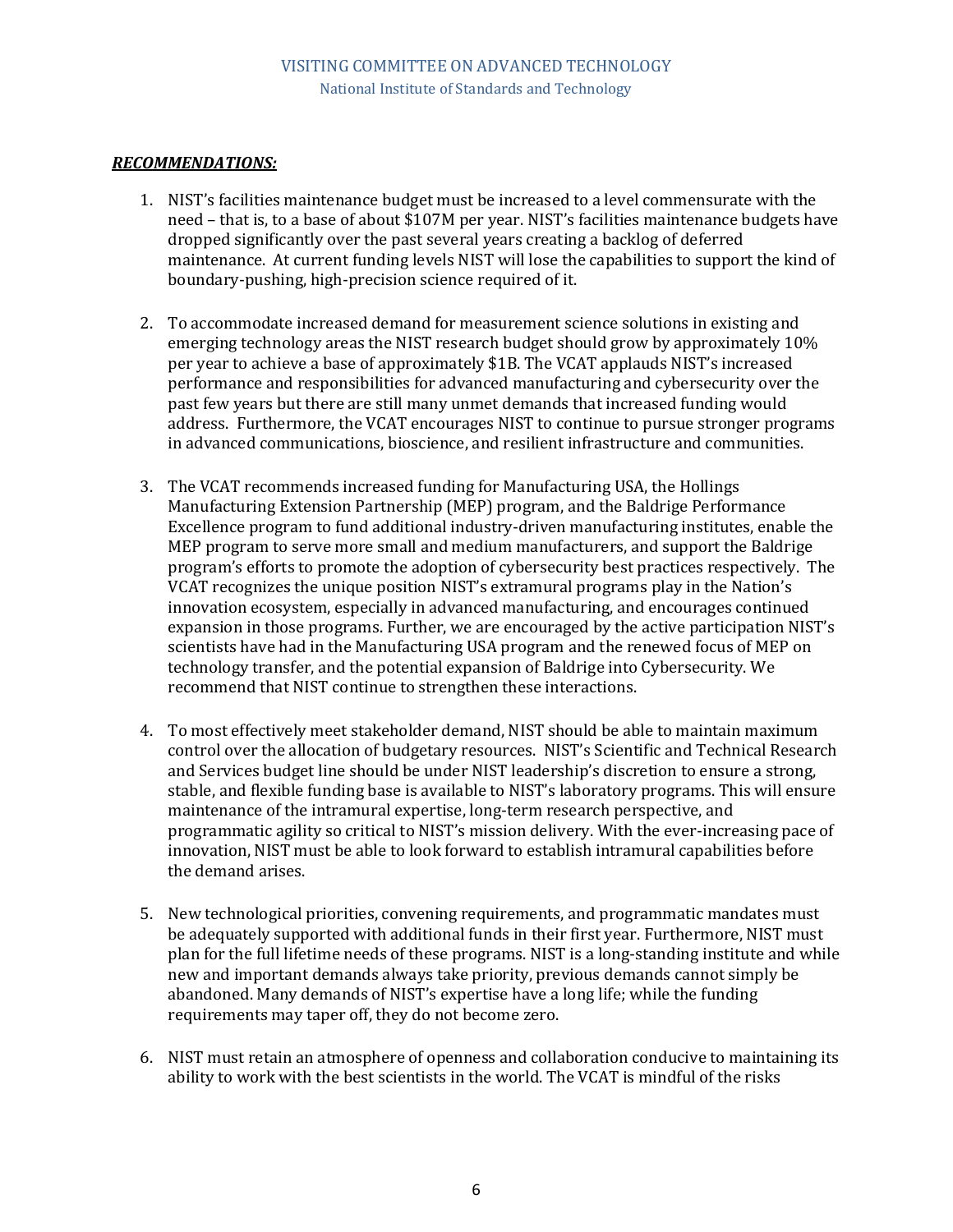associated with this, but believes that they can be adequately mitigated by robust internal processes and controls proactively managed by NIST Leadership.

7. NIST, working with Congress and the Administration, should be allowed to adopt authorities and best practices across the Government that would enable NIST to have the necessary speed and workforce quality. These include Other Transaction Authority and premium pay authorities.

#### <span id="page-10-0"></span>**4. NIST Budget and Planning**

#### <span id="page-10-1"></span>**4a. NIST Budget (Dollars in Millions)**

|                                  |                |                |                | $+$ /(-) Over  |
|----------------------------------|----------------|----------------|----------------|----------------|
|                                  | <b>FY 2016</b> | <b>FY 2017</b> | <b>FY 2018</b> | <b>FY 2017</b> |
|                                  | <b>Enacted</b> | <b>Enacted</b> | Request        | <b>Enacted</b> |
| <b>STRS</b>                      | \$690.0        | \$690.0        | \$600.0        | (\$90.0)       |
| Laboratory Programs              | 605.2          | 604.7          | 544.3          | (60.4)         |
| Corporate Services               | 17.3           | 17.3           | 11.3           | (6.0)          |
| Stds Coord & Special Pgms        | 67.5           | 68.0           | 44.4           | (23.6)         |
| <b>ITS</b>                       | \$155.0        | \$153.0        | \$21.0         | (5132.0)       |
| Hollings Mfg Ext Partnership     | 130.0          | 128.0          | 6.0            | (122.0)        |
| Manufacturing USA                | 25.0           | 25.0           | 15.0           | (10.0)         |
| <b>CRF</b>                       | \$119.0        | \$109.0        | \$104.0        | (55.0)         |
| Construc & Major Renovations     | 60.0           | 60.0           | 60.0           | 0.0            |
| Saf, Cap, Maint & Maj Repairs    | 59.0           | 49.0           | 44.0           | (5.0)          |
| <b>Total, NIST Discretionary</b> | 964.0          | 952.0          | 725.0          | (227.0)        |

#### <span id="page-10-2"></span>**4b. FY 2017 Appropriations and FY 2018 Request**

At the time the VCAT drafted the recommendations in this report the President's FY 2017 Request had not yet been voted on by Congress, and the FY 2018 Request had not yet been released. The VCAT has discussed these budget levels. The VCAT is disappointed that the FY 2018 President's Budget Request decreases total NIST funding by nearly 24% from FY 2017 enacted levels. The Committee offers the following observations:

> - NIST Leadership should be applauded for the logical and thorough effort they made to accommodate the cuts required by the President's FY 2018 Budget Request. NIST, led by Acting Director Rochford and supported by the strong team of senior leaders at the Associate Director and Lab Director levels, was able to identify areas of lower priority while preserving NIST's core capabilities.